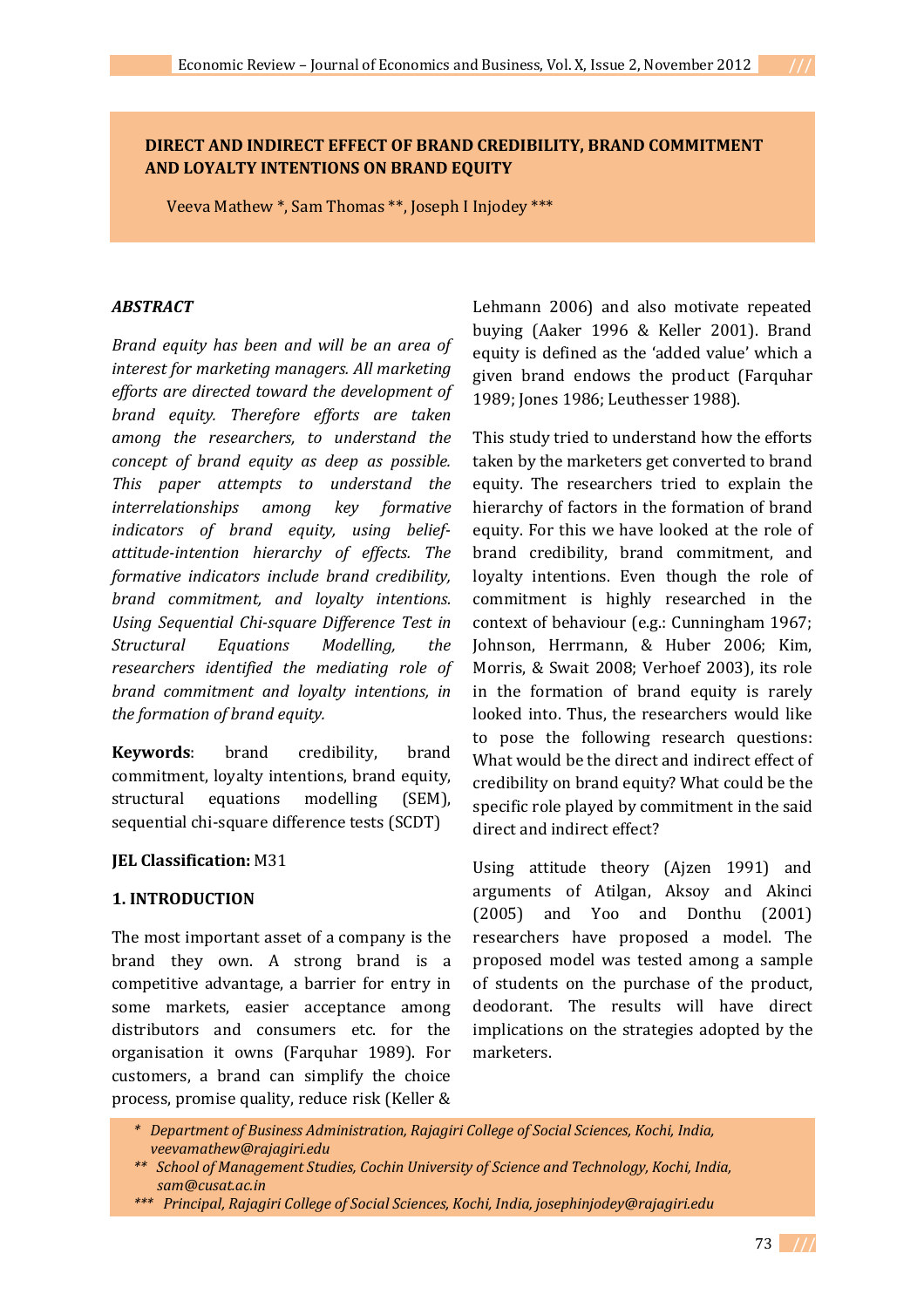The article is arranged as follows: first we present the review of literature leading to the development of a conceptual model. This is followed by the discussion on the methodology adopted. Finally the results obtained are presented followed by discussion.

### **2. LITERATURE REVIEW**

# **2.1. Brand equity**

Basically, there are two broad approaches in defining brand equity, the first approach from firm perspective and other from customer. The first approach is based on the brand equity outcomes such as price and market share while the second approach has attitudinal associations (Chaudhuri 1999). Accordingly, there are different definitions for brand equity (Aaker 1991, 1996; Keller 1993). Aaker (1991) defined brand equity as "A set of brand assets and liabilities linked to a brand, its name and symbol that add to or subtract from the value provided by a product or a service to a firm and/or to that firm's customers". Aaker (1996) also proposed a set of ten measures, grouped into five categories, namely measures in loyalty, perceived quality, associations and awareness, all taken directly from customers; and a set of market behaviour (market share and price and distribution indices) measures which are derived from market place. While Keller (1993) defined Consumer based brand equity (CBBE) as "the differential effect that the brand knowledge has on customer responses to the marketing of that brand. A brand is said to have positive customer based brand equity when customers react more favourably to a product and the way it is marketed when the brand is identified, as compared to when it is not." CBBE model proposed four steps to be taken for building a strong brand, namely brand identity, brand meaning, brand responses and brand relationships. He also proposed that brand building depends on six building blocks - salience, performance,

imagery, judgments, feelings, and resonance. Keller also emphasized the order in which these building blocks need to be placed.

Brand equity has alternate definitions and these alternate definitions vary much (Ha, Janda, & Muthaly 2010; Rangaswamy, Bruke, & Oliva 1993). Majority of these definitions take some combination of awareness, preference, loyalty etc. Kartono and Rao (2005) pointed out that there may not be a common method of creating an exhaustive list of formative indicators for brand equity for all brands, while Aaker (1996); Erdem and Swait (1998) pointed the need of a customized approach depending on the product. If so, how the brand equity is developed out of the formative indicators selected?

### **2.2. Loyalty intentions**

Jacoby and Chestnut (1978) had considered different researches in this area of brand loyalty and identified that until then, fifty-five different operational definitions existed for brand loyalty. They divided these definitions of brand loyalty into three main categories: Operational definitions falling under behavioural approach, attitudinal approach and the composite of both behavioural and attitudinal approach. Under behavioural approach, brand loyalty indices are based on the actual purchasing behaviour of consumer or self-reporting of these actual behaviour, while under attitudinal approach are those based on the preference statements of likely behaviour, and the composite ones are those which have some combination of behavioural and attitudinal aspects. The attitudinal indices of brand loyalty are based on the statements of preference or intentions to behave and not actual purchase behaviour (e.g. Guest 1955; Jacoby & Olson 1970; Johnson et.al. 2006; Monroe & Guiltinan 1975; Reynolds et.al. 1974). Research conducted by Chaudhuri (1999) has found that brand loyalty has a positive effect on brand equity and also acted as a mediator between brand attitude and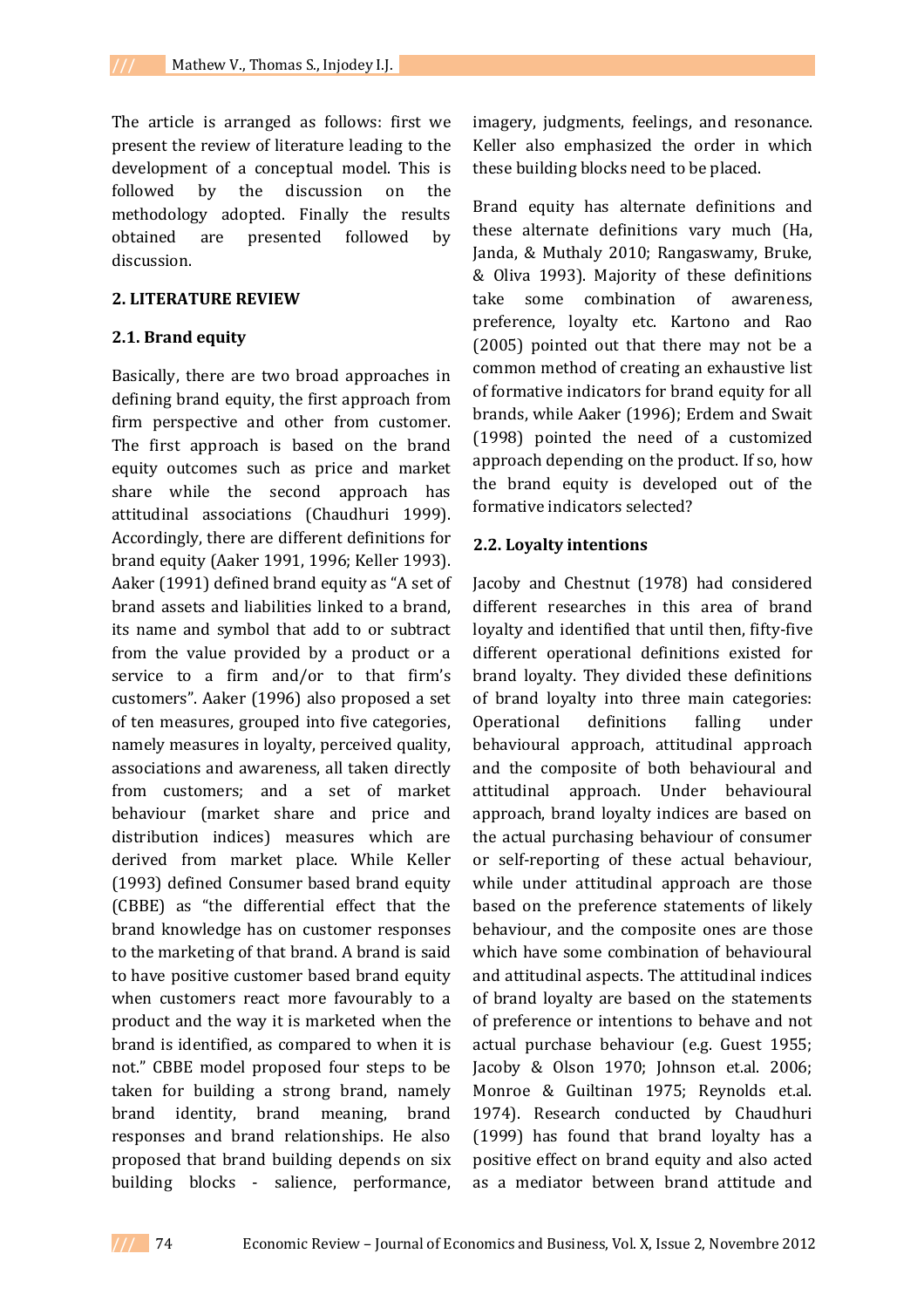brand equity outcome measurements. Findings by Atilgan et.al. (2005); Joseph and Sivakumaran (2009) and Yoo and Donthu (2001) supported the view that loyalty has a direct positive effect on brand equity. Thus we propose the following hypothesis:

*H1: Loyalty intentions have a direct positive effect on brand equity.*

# **2.3. Brand commitment**

In psychology, the concept of commitment is regarded as having intentional aspects, as evidenced by Kiesler, (1971) and his definition of commitment: "the pledging or binding of an individual to behavioural acts". Commitment level is a psychological state that globally represents the experience of dependence on a relationship, a long-term orientation towards it, feelings of attachment to a partner and a desire to maintain the relationship. Cunningham (1967) was one of a few early researchers viewing brand commitment as an antecedent of loyalty intentions. A similar view of commitment was also taken by: Bloemer and Kasper (1995); Kim et.al. (2008); Knox and Walker (2001); Mathew, Thomas and Khader (2011) and Verhoef (2003). Building attitudinal attachment is one of the major steps indentified in building consumer based brand equity (Keller 2001) and commitment is one of the parameters used by market research firms for evaluating brand equity on a regular basis (Winters 1991). Findings of Chaudhuri (1999) also support this view that customers with commitment along with a sense of loyalty have enabled the brand to gain higher prices, positive word of mouth and lower advertising cost in the long run. Based on these arguments we propose the following hypotheses:

- *H2: Brand commitment has a direct positive effect on loyalty intentions.*
- *H3: Brand commitment has a direct positive effect on brand equity.*

### **2.4. Brand credibility**

Erdem and Swait (1998) define brand credibility as the believability of product position information contained in a brand, which entails consistently delivering what is promised. It has two dimensions, trustworthiness and expertise. Trustworthiness means that it is believable that a brand will deliver what it has promised, and expertise implies that the brand is believed capable of delivering the promises. A firm might use its marketing mix strategies for its brand, like high price, packaging, expensive endorsers as signal for quality, enhancing the brand's credibility (Kihlstrom & Riordan 1984; Spence 1974), to communicate to its customers. These effects in turn increase consumer expected utility and are considered as the added value a brand gives a product (Erdem & Swait 1998). A customer who perceives higher credibility with the offering stands to consider the efforts taken by firm for an interaction with him/her more favourably, leading to commitment with the brand (Ganasan 1994).

- *H4: Brand credibility has a direct positive effect on brand commitment.*
- *H5: Brand credibility has a direct positive effect on brand equity.*

### **3. CONCEPTUAL MODEL**

Conceptual model (Figure 3.1) posits that brand credibility builds brand equity directly as well as indirectly through brand commitment. Brand commitment, in turn, directly contributes to the building of brand equity and also indirectly builds loyalty intentions, while loyalty intentions contribute to brand equity. More specifically, the researchers want to test whether commitment and loyalty intention would mediate the relationship between credibility and brand equity.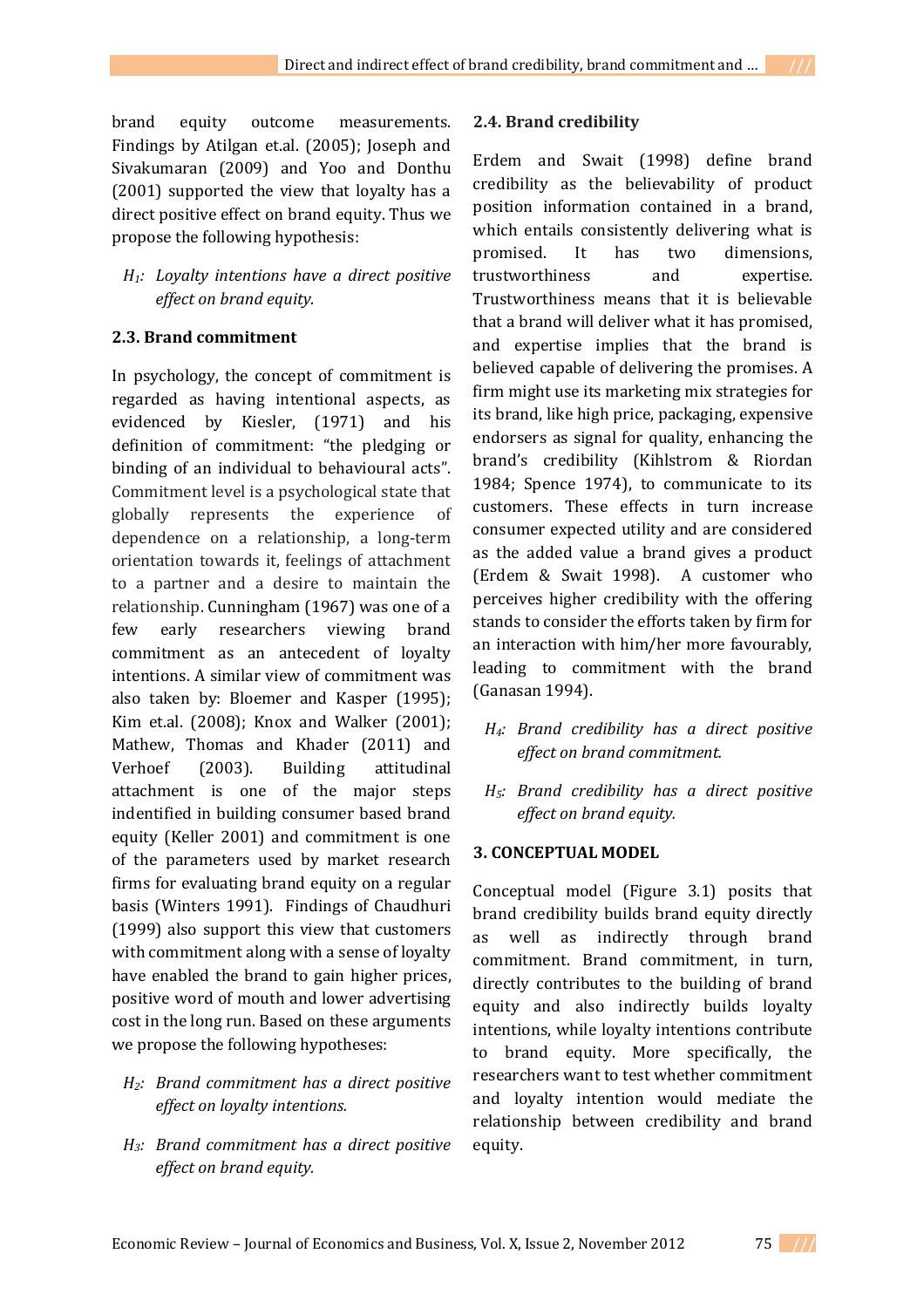

Figure 3.1. Proposed Conceptual Model

### **4. RESEARCH METHOD**

### **4.1. Sample**

The sample for the study is limited to 275 students doing their graduation or post graduation in a major university in Kerala,

India. All the respondents who participated in this survey had bought and were using a deodorant for themselves.

During the survey they were asked about their favourite brand of deodorant, the one that

| Construct             | Survey measures                                                                                                                                                                                                                                                                                                                                                                                                                                                                                                                                                                                                                                                                                                                                         | Scale<br>adopted<br>from                          | Alpha<br>value |
|-----------------------|---------------------------------------------------------------------------------------------------------------------------------------------------------------------------------------------------------------------------------------------------------------------------------------------------------------------------------------------------------------------------------------------------------------------------------------------------------------------------------------------------------------------------------------------------------------------------------------------------------------------------------------------------------------------------------------------------------------------------------------------------------|---------------------------------------------------|----------------|
| credibility<br>Brand  | My brand of deodorant delivers what it promises<br>1.<br>2.<br>My brand's product claims are believable<br>3.<br>You just can't believe what the ads say about my brand of deodorant<br>My experience with my brand of deodorant makes me wary of their claims<br>4.<br>My brand has a name you can trust<br>5.<br>6. My brand of deodorant is at the forefront of using technology to deliver a better product<br>7.<br>My brand of deodorant reminds me of someone who is competent and knows what he/she is<br>doing.                                                                                                                                                                                                                                | Erdem<br>& Swait<br>(1998)                        | 0.837          |
| commitment<br>Brand   | I am really attached to the brand of deodorant that I use<br>1.<br>I stick with my usual brand of deodorant because I know they are best for me<br>2.<br>3. I am committed to my brand of deodorant                                                                                                                                                                                                                                                                                                                                                                                                                                                                                                                                                     | Coulter,<br>Price<br>& Feick<br>(2003)            | 0.902          |
| Loyalty<br>intentions | I generally buy the same brands that I have always bought<br>1.<br>2. Once I get used to a brand I hate to switch<br>3. If I like a brand, I rarely switch from it just to try something different<br>I always tend to buy the same brand<br>4.                                                                                                                                                                                                                                                                                                                                                                                                                                                                                                         | Lichtenstein.<br>Netemeyer,<br>& Burton<br>(1990) | 0.872          |
| Brand<br>equity       | 1. Even if another brand has same features as my brand of deodorant, I would prefer to buy my<br>brand<br>2. If I have to choose among brands of deodorant, my brand is definitely my choice<br>3. If I have to buy a deodorant, I plan to buy my brand even though there are other brands as<br>good as my brand<br>4. Even if another brand has the same price as my brand I would still buy my brand of<br>deodorant.<br>5. If there is another brand as good as my brand, I prefer to buy my brand of deodorant<br>6. If another brand is not different from my brand of deodorant in any way it seems smarter to<br>purchase my brand<br>7. It makes sense to buy my brand of deodorant instead of any other brands, even if they are<br>the same. | Yoo $\&$<br>Donthu<br>(1997)                      | 0.945          |

Table 4.1. Model Constructs, Survey Measures, Scale Source and Alpha Values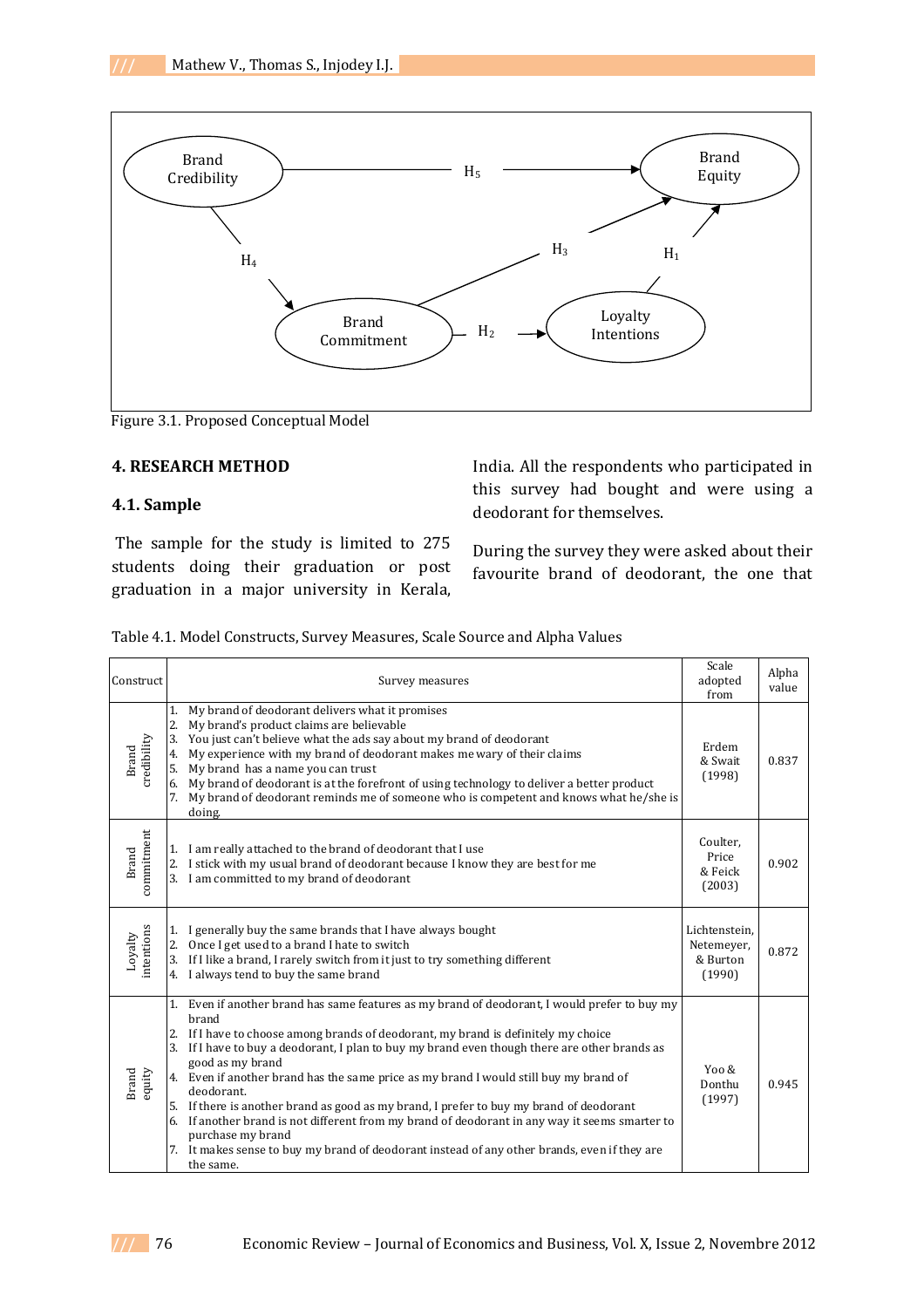they have repeatedly purchased and the one they wanted to buy in the future. The responses for the survey questions were taken for the brand of deodorant selected individually by each respondent.

Approximately 34% of the respondents are female and the remaining ones are male and the sample represents a relatively homogenous age group of 19 to 26.

# **4.2. Survey measures**

The measures used in the survey are given in Table 4.1. The respondents rated all measures on Likert-type scales (Completely disagree completely agree).

# **5. RESULTS**

The proposed model was tested in three stages. First the reliability of the measurement tools was found. Second a Confirmatory Factor Analysis (CFA) was performed to establish the overall fit of the measurement model, as well as for assessing the validity of the tools used. The third test was to see whether the data supported the proposed model and the hypotheses stated.

# **5.1. Reliability and validity**

The reliability of measures used is estimated using Cronbach's alpha (Nunnally 1967). Alpha value ranges from 0.872 to 0.945 except for brand credibility where it is 0.730. Two items for the scale brand credibility were found to have a very low value for item to total correlation (0.041 and 0.084). Those two items were deleted and thus a substantial improvement on Cronbach's alpha to 0.837 was obtained for the scale brand credibility. The Alpha values now ranged from 0.837 to 0.945 and found to be at an acceptable level (Davis 1964; Nunnally 1967). Construct reliability, convergent validity, discriminant validity and nomological validity were estimated using the methods suggested by Fornell and Lacker (1981). The construct

reliability estimates were 0.834, 0.903, 0.944 and 0.879 respectively for credibility, commitment, equity and intentions and found to be showing high internal consistency. The standardized factor loadings obtained from the measurement model (CFA) shows that all indicators significantly loaded to the respective factors as expected. The standardized loading ranges from 0.514 to 0.933 and all p values < 0.01. Also the Average Variance Extracted (AVE) values were 0.510, 0.756, 0.707 and 0.652 for brand credibility, brand commitment, brand equity and loyalty intentions constructs respectively, showing that there is an adequate convergent validity (AVE is expected to be more than 0.5). To evaluate the discriminant validity, we checked whether AVE estimates were larger than the corresponding squared interconstruct correlation estimates. This condition was satisfied in every case. For nomological validity, the correlations between the constructs, were looked at and found to be positive and significant  $(p<0.01)$ .

The values of fit measures obtained from CFA are; Goodness of Fit Index  $(GFI) = 0.910$ ; Adjusted Goodness of Fit Index (AGFI) =0.881; Normed Fit Index (NFI) = 0.937; Relative Fit Index (RFI) = 0.926; Comparative Fit Index (CFI) = 0.971; Root Mean Square Error of Approximation (RMSEA) = 0.054; Chi-Squared with 144 degrees of freedom,  $\chi^2$  (144) = 257.599, p<0.05 and Normed  $\chi^2$  =1.789. The values show an acceptable overall fit and show that the measurement model is theoretically and statistically acceptable.

# **5.2 Model estimation**

The researchers have created three models for estimating the direct and indirect effect of credibility and commitment on brand equity: an Unconstrained Model  $(M_u)$  including all the stated hypotheses  $H_1$  to  $H_6$  and two Nested Models (Constrained Models). In the first nested model  $(M_t)$ , the path coefficient for the path, brand commitment  $\mathbb D$  brand equity is

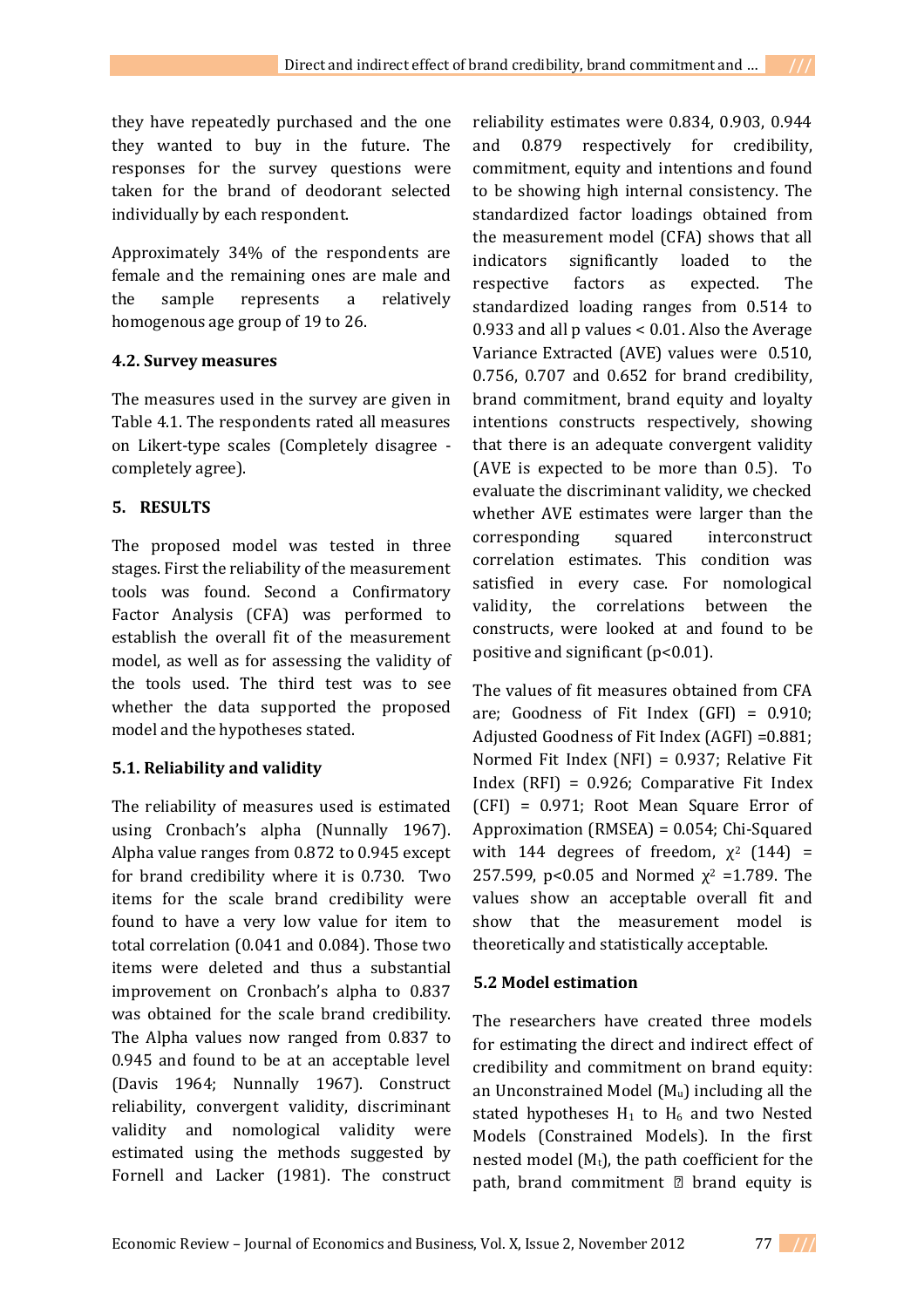constrained to be equal to zero, while the second nested model  $(M<sub>c</sub>)$  path coefficients for commitment  $\mathbb{Z}$  equity and credibility  $\mathbb{Z}$  equity are constrained to be equal to zero. Anderson and Gerbing (1988) defined that "a model  $M_2$ is said to be nested in another model  $M_1$  if the set of freely estimated parameters in  $M_2$  is a subset of those in  $M_1$  and is denoted as  $M_2$  <  $M_1$ . Also a saturated structural model,  $M_s$ , is the one in which all parameters (unidirectional paths) relating the constructs to one another are freely estimated and Null structural model  $M_n$  is one in which all parameters relating to one another are constrained to be zero". Accordingly, the five models can be expressed as  $M_n < M_c < M_t < M_u$ < Ms, based on the number of freely estimated parameters.

A comparison of these nested models and the unconstrained model brought out the mediation of brand credibility and brand commitment on brand equity. The results of this analysis along with the fit measures are given in Figure 5.3.

The models were compared based on decision tree frame work of Sequential Chi-square Difference Test (SCDT) (Anderson & Gerbing 1988), fit measures, Akaike Information Criterion (AIC) and Bayes Information Criterion (BIC).

The Chi-square  $(x^2)$  –value with degrees of freedom (d.f) for the models were as follows: for  $M_s$ ,  $\chi^2$  = 257.599, d.f = 144; for  $M_u$ ,  $\chi^2$  = 258.839, d.f = 145; for  $M_t$ ,  $\chi^2$  = 259.388, d.f = 146; for  $M_c$ ,  $\chi^2$  = 286.844, d.f = 147; and for  $M_n$ ,  $\chi^2$  = 4114.176, d.f = 171 with p < 0.05 for all. Following the decision tree procedure for SCDT, first the difference in  $\chi^2$  for  $M_t$  and Ms (denoted as  $M_t - M_s$ ) was investigated. The



Figure 5.3. Model comparison: Path coefficients and fit measures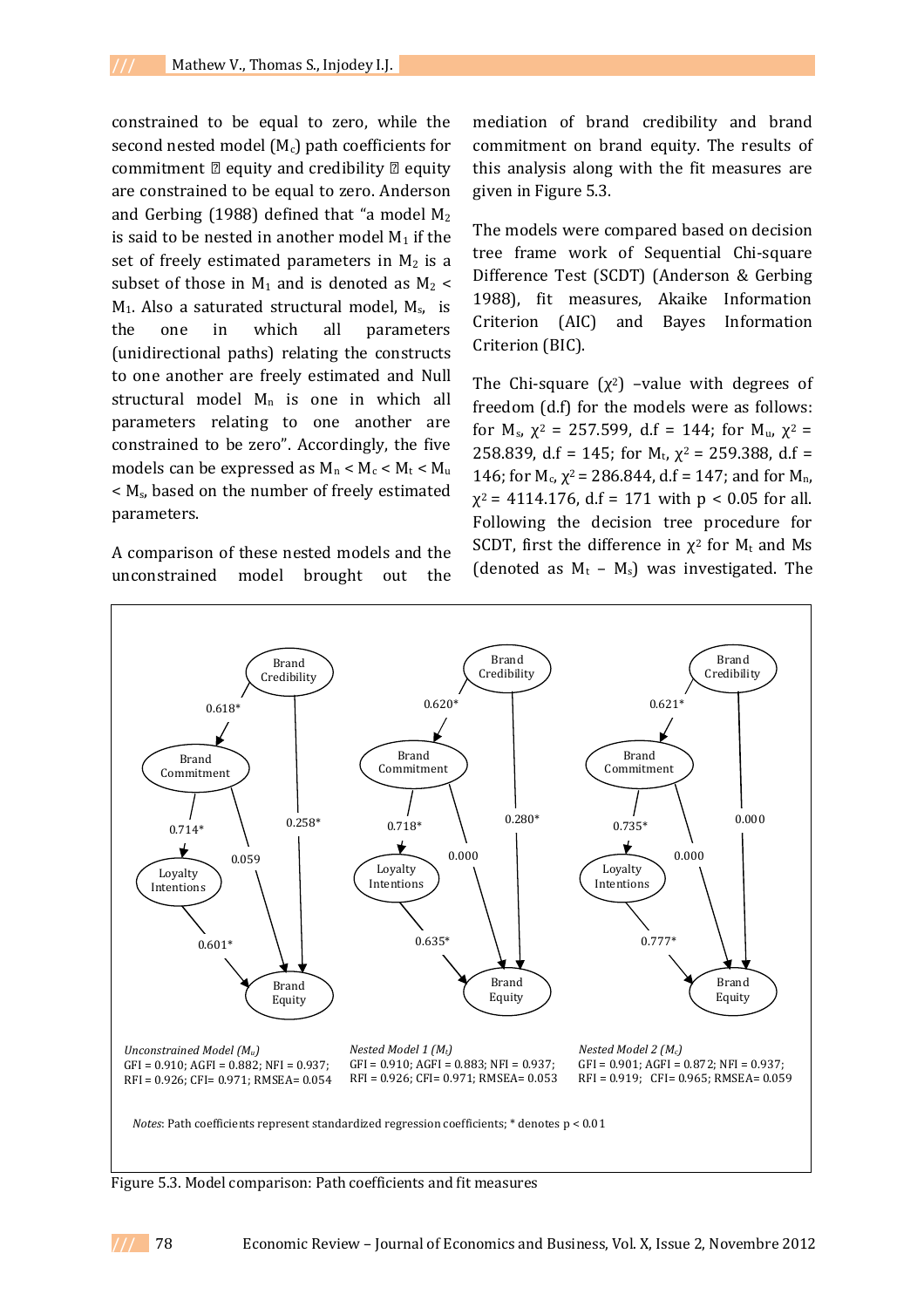researchers found that  $M_t - M_s = 1.789$  with p  $> 0.05$  is not significant. Given this result,  $M_c$  –  $M_t$  was evaluated in the next step, as per the procedure. The value for  $M_c - M_t = 27.456$ with  $p < 0.05$ , is significant, rejecting the null hypothesis of no difference. This significant result shows that relaxing one or more of constraints in Mc would contribute to the explanation given. Thus  $M_t - M_u$  comparison was done in the next step, following the procedure. The result,  $M_t - M_u = 0.549$  with p > 0.05, showed the null hypothesis of no difference is accepted. This indicates that relaxing the constraint in Mt, commitment equity, does not significantly add to the explanation of the construct covariance and parsimony. Hence the model Mt is accepted, as per the decision tree procedure of SCDT (Anderson & Gerbing 1988).

Further the models were compared with values of fit measures, AIC and BIC. The values of fit measures are statistically and theoretically valid for  $M_u$ ,  $M_t$  and  $M_c$  (figure 5.3). Almost all fit measures were found to be approximately equal. AIC value for  $M_u$ ,  $M_t$  and M<sup>c</sup> models were 348.839, 347.388 and 372.841; while BIC value for models were 644.093, 636.081 and 654.976. Smaller values of AIC and BIC are preferred in model comparison (Hu & Bentler 1995; Ho 2006). The AIC and BIC values estimated were much smaller in case of  $M_t$ , supporting the results obtained from SCDT. Thus taking the results of SCDT procedure, fit measures, AIC and BIC, the model  $M_t$  was accepted, supporting full mediation of loyalty intention and partial mediation of credibility.

The regression path coefficients shown in Figure 5.3, for  $M_u$ ,  $M_t$  and  $M_c$ , are standardized regression coefficients. In the accepted model  $M_t$ , path connecting commitment  $\mathbb D$  brand equity was constrained to be equal to zero. All path coefficients which were freely estimated (β-values for H<sub>1</sub>, H<sub>2</sub>, H<sub>4</sub> and H<sub>5</sub> are 0.635, 0.718, 0.620 and 0.280 respectively) in the nested model, were found to be significant. This shows that all the stated hypotheses were accepted, except  $H_3$ . The result proves a mediating role of loyalty intentions among the relationship between brand commitment and brand equity and also the direct and indirect effect of brand credibility on brand equity. Brand credibility has a direct effect on brand equity and an indirect effect through commitment and loyalty intentions. The direct effect of credibility on brand equity is 0.280 and indirect effect to be 0.283 (i.e. 0.620 x 0.718 x 0.635) and thus the total effect as 0.563 (0.283 + 0.280), showing the direct and indirect effects are approximately equal. The R2 value for commitment is 0.385, while for loyalty intentions it is 0.515, and 0.641 for brand equity. This shows that the efforts taken by the marketers for improving the trustworthiness and expertise (belief) in turn develops directly the brand equity and indirectly improves the commitment (attitude). The commitment improved the likelihood of repeat purchase intentions which, in turn, resulted in brand equity.

### **6. DISCUSSION AND IMPLICATIONS**

Through this study the researchers tried to explain the role of brand credibility and brand commitment in the formation of brand equity. The researchers identified that brand credibility has both direct and indirect effect in developing brand equity. The indirect effect is mediated through brand commitment. Brand commitment develops loyalty intentions and this in turn contributes to the development of brand equity. This shows that commitment and loyalty intentions partially mediate the relationship between credibility and brand equity. The direct effect and indirect effects are found to be approximately equal. The researchers have also checked the direct and indirect effect of commitment onto brand equity. The result showed that the direct effect is not significant, while there is a significant indirect effect through loyalty intentions. This implies that the effect of

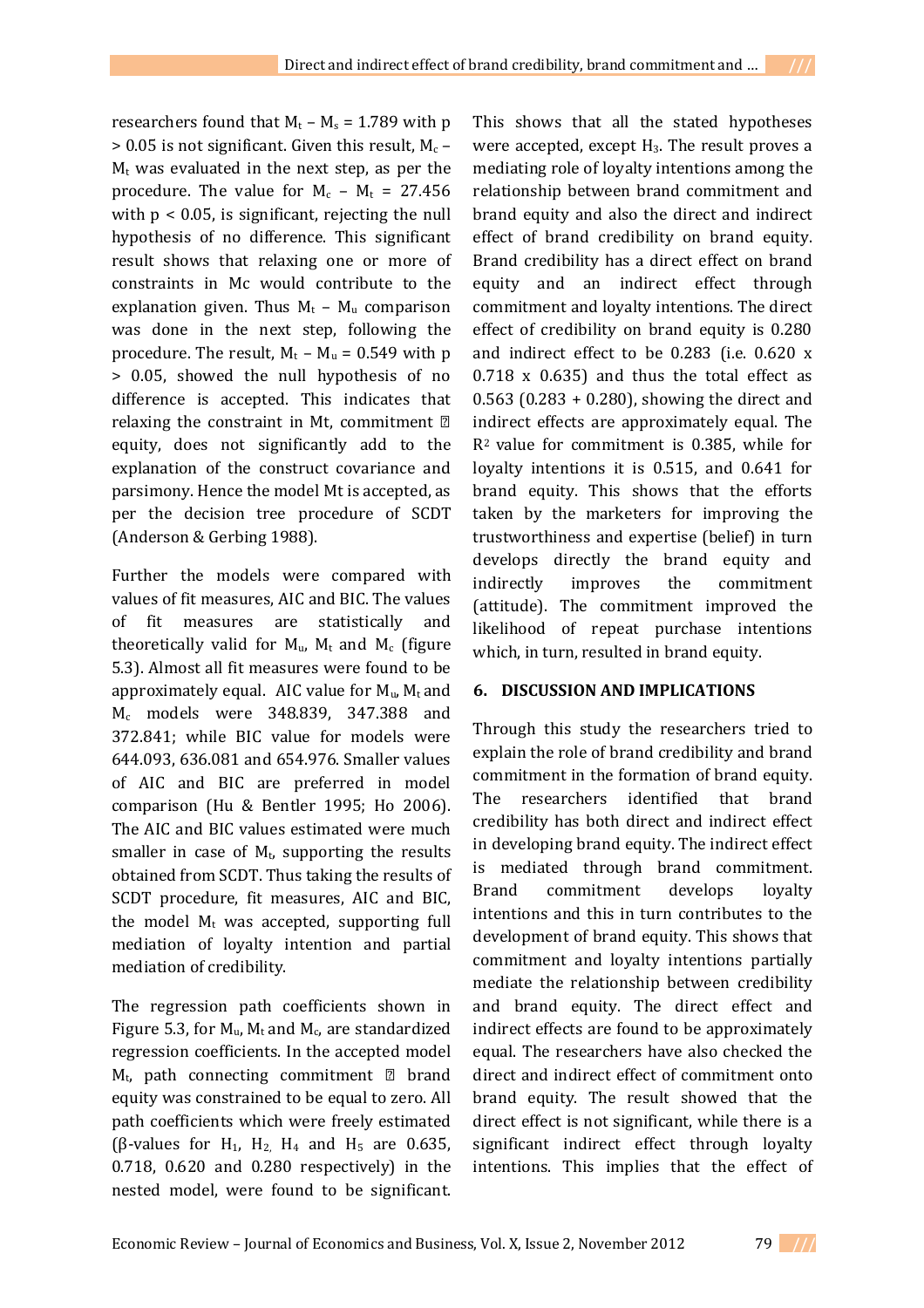brand commitment is fully mediated through loyalty intentions.

These findings have direct implications for managers who are responsible for communicating and maintaining relationship with their consumers. A firm tries to communicate the credibility of its products (brands) through the advertisement, price or warranty (Erdem & Swait 1998). These actions have a direct impact on brand equity as such. So communication strategies developed must enhance the credibility belief of consumers and the organisation should take sufficient efforts to improve its relationship with the consumers. A firm should take efforts to see to it that whatever it has promised must be there in the product. These conscious efforts taken by the organisation will be considered as credible and taken with a positive attitude which will enhance the development of loyalty intentions, which in turn develops brand equity in the long run.

A major limitation for our study could be that the researchers have taken only one product, so the scope of generalisability is limited to the product selected. The existence of common method variance might have inflated the estimated relationship of predictors.

### **7. CONCLUSION**

The study has analysed how credibility enhances the formation of brand commitment, creates loyalty intentions in turn, leading to brand equity. We have also looked at the mediating role of loyalty intentions in its formation. The researchers observed that brand commitment and loyalty intentions act as mediators between brand credibility and loyalty intentions. The findings will help the marketers to devise strategies for the enhancement brand equity among consumers.

### **8. REFERENCES**

- 1. Aaker, D. A. (1991). *Managing brand equity*. New York, NY: The Free press.
- 2. Aaker, D. A. (1996). Measuring brand equity across products and markets. *California Management Review.* 38 (3), pp. 102-120.
- 3. Ajzen, I. (1991). Theory of planned behaviour. *Organizational Behaviour and Human Decision Processess*. 50, pp. 179- 211.
- 4. Anderson, J. & Gerbing, D. (1998). Structural modelling in practice: a review and recommended two-step approach. *Psychological Bulletin.* 103(3), pp. 411– 423.
- 5. Atilgan, E., Safak, A. & Serkan, A. (2005). Determinants of brand equity: verification approach in the beverage industry in Turkey. *Marketing Intelligence & Plannin.,* 23(2/3), pp. 237-248.
- 6. Bloemer, J.M.M. & Kasper, H.D.P. (1995). The complex relationship between consumer satisfaction and loyalty. *Journal of Economic Psychology.* 16, pp. 311–329.
- 7. Chaudhuri, A. (1999). Does brand loyalty mediates brand equity outcomes?. *Journal of Marketing Theory and Practice*. Spring, pp. 136-146.
- 8. Cunningham, S. M. (1967). *Perceived Risk and Brand Loyalty in Risk Taking and Information Handling in Consumer Behaviour*. Cambridge: Harvard University Press, 132-138.
- 9. Coulter, R. A., Linda, L. P. & Lawrence, F. (2003). Rethinking the origins of involvement and brand commitment: Insights from post- socialist Central Europe. *Journal of Consumer Research.*  30(September), pp. 151-169.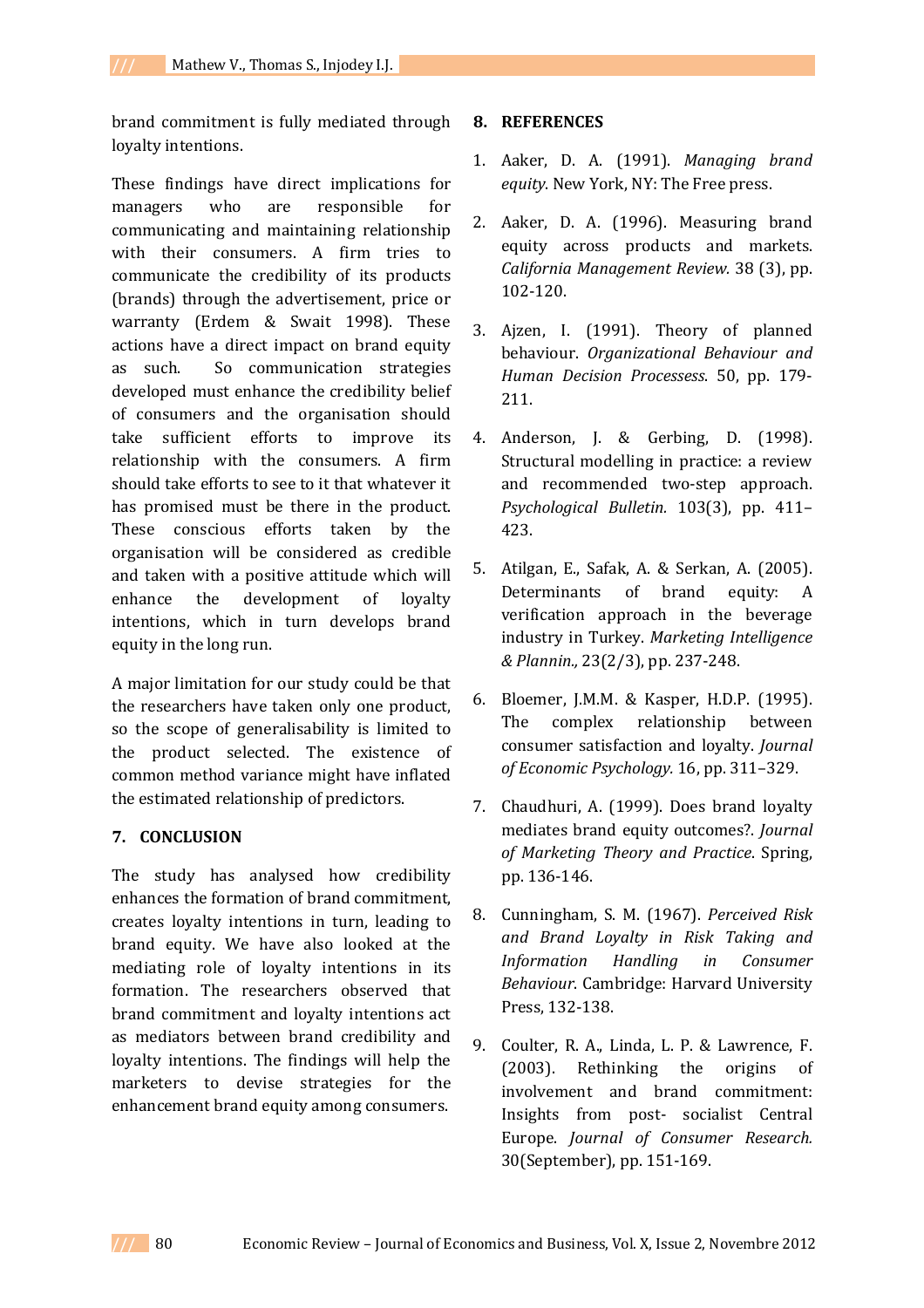- 10. Davis, F. B. (1964). *Educational Measurements and Their Interpretation*. Belmont, CA: Wadsworth.
- 11. Erdem, T. & Swait, J. (1998). Brand Equity as a signalling phenomenon. *Journal of Consumer Psychology.* 7 (April), pp. 131- 157.
- 12. Farquhar, P. H. (1989). Managing brand equity. *Marketing Research*. 1(September), pp. 24-33.
- 13. Fornell, C. & Larcker, D. F. (1981). Structural equation models with unobserved variables and measurement error. *Journal of Marketing Research.*  18(3), pp. 39–50.
- 14. Ganesan, S. (1994). Determinants of longterm orientation in buyer-seller relationships. *Journal of Marketing.* 58 (April), pp. 1-19.
- 15. Guest, L. P. (1955). Brand loyalty twelve years later. *Journal of Applied Psychology.*  39, pp. 405-8.
- 16. Ha, H.Y., Swinder, J. & Siva, M. (2010). Development of brand equity: evaluation of four alternative models. *The Service Industries Journal.* 30(3), pp. 911-928.
- 17. Ho, R. (2006). *Handbook of Univariate and Multivariate Data Analysis and Interpretation with SPSS*. Boca Raton, FL: Chapman and Hall.
- 18. Hu, L. T. & Bentler, P. (1995). Evaluating Model Fit. In R. H. Hoyle (Eds.), *Structural Equation Modelling. Concepts, Issues, and Applications.* pp.76-99. London: Sage.
- 19. Johnson, M. D., Andreas, H. & Frank, H. (2006). The evolution of loyalty intentions. *Journal of Marketing.* 70(April), pp. 122-132.
- 20. Jones, J. P. (1986). *What's in a Name? Advertising and the Concept of Brands.*  Lexington, MA: Lexington Books.
- 21. Jacoby, J. & Olson, J.C. (1970). An attitudinal model of brand loyalty: conceptual underpinnings and instrumentation research. *Presented at the University of Illinois Conference on Attitude Research and Consumer Behaviour*, Urbana, Illinois.
- 22. Jacoby, J. & Robert, W. C. (1978). *Brand loyalty: measurement and management.*  New York: Wiley.
- 23. Joseph, J. & Bharadhwaj, S. (2009). The moderating effect of loyalty on the relationship of sales promotions and brand equity. *Advances in Consumer Research.* 8, pp. 263-264.
- 24. Kartono, B. & Rao, V.R. (2005). *Linking consumer-based brand equity to market performance: An integrated approach to brand equity management* (Working Paper Series 30-06). New York: Cornell University.
- 25. Keller, K. L. (1993). Conceptualizing, Measuring, and Managing Customer based Brand Equity. *Journal of Marketing.* 57(1), pp.1-29
- 26. Keller, K. L. (2001). *Building customer based brand equity: a blue print for creating strong brands*. Working Paper 01- 107, Marketing Science Institute.
- 27. Keller, K. L. & Donald, R. L. (2006). Brands and branding: Research findings and future priorities. *Marketing Science*. 25(6), pp. 740-759.
- 28. Kiesler, C. A. (1971). *The Psychology of Commitment: Experiments Linking Behaviour to Belief*. New York: Academic Press.